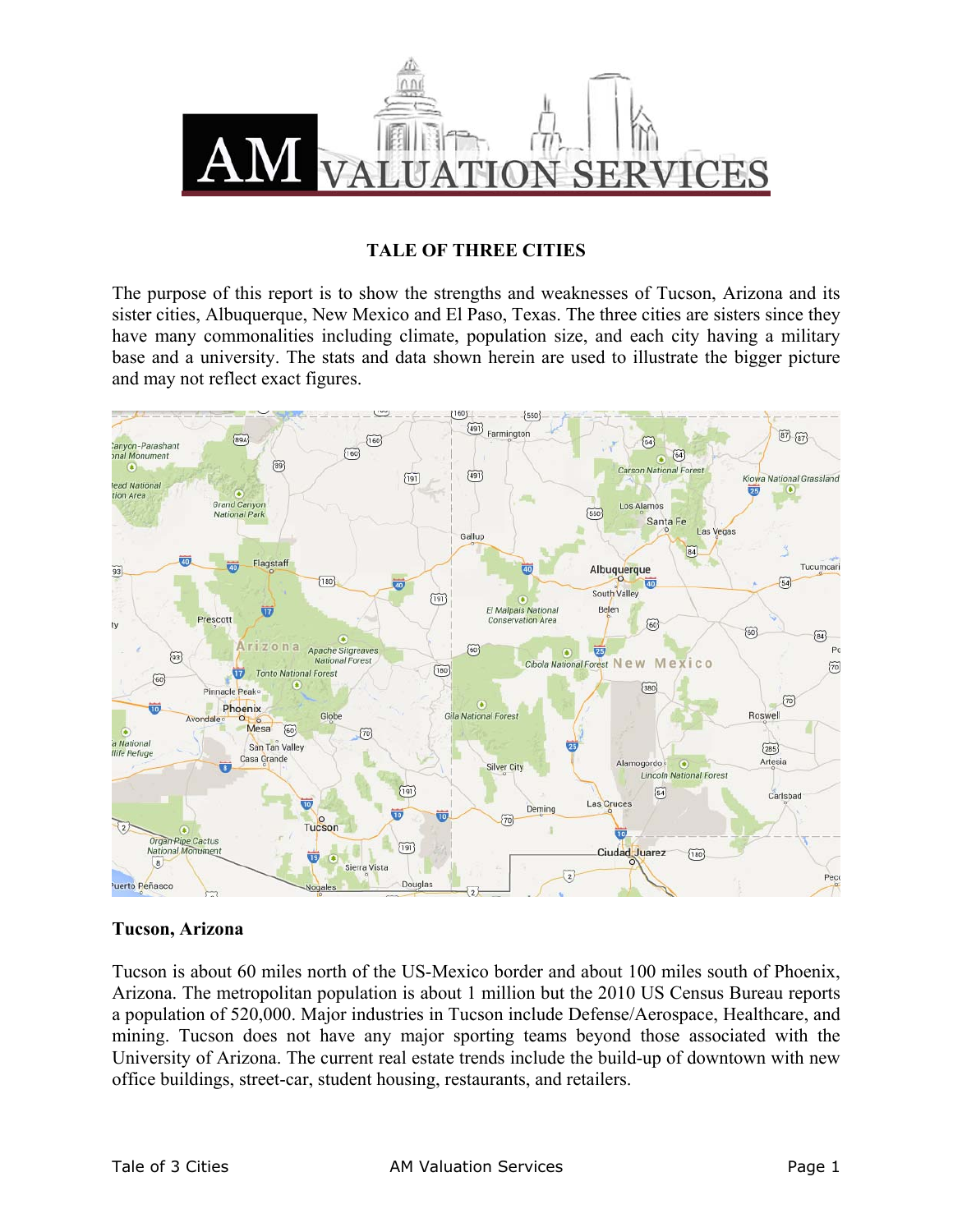The major difference between Tucson and its sister cities is that it is in the shadow of a much larger city. The Phoenix metropolitan area is about 4 million people and has sports venues, a legitimate international airport, corporate industries, loop freeways, and a light rail line.

# **Albuquerque, New Mexico**

Albuquerque is about 300 miles north of El Paso, 400 miles northeast of Phoenix, Arizona, 400 miles south of Denver, 450 miles northeast of Tucson, and 600 miles east of Las Vegas. The metropolitan population is about 900,000 and the 2010 US Census Bureau reports a population of about 546,000. Major industries in Albuquerque include Defense/Aerospace, Healthcare, and manufacturing.

Albuquerque is the hub for New Mexico and has a rich culture. The city has a strong central downtown core, four seasons, and a minor league baseball team. Like Tucson, Albuquerque has a dated convention center known as Tingley Coliseum. Albuquerque is served by two interstates, also like Tucson.

Albuquerque has a new light rail line, traveling north-south through the city to Santa Fe, about 60 miles to the north. The light rail connects with the Albuquerque Airport, Belen to the south, and Santa Fe to the north. New retail and residential development is occurring on the west side of the city. The revitalization of downtown is continuing with a former train station being redeveloped into a mixed use project.

## **El Paso, Texas**

El Paso, Texas is about 300 miles south of Albuquerque and 300 miles east of Tucson. The metropolitan population of the city is about 830,000 and the 2010 US Census Bureau reports a population of about 650,000. Major industries in El Paso include manufacturing, cold storage, and call centers. The El Paso economy is largely based on how well and how safe Ciudad Juarez is at any time. El Paso also benefits from its vicinity to the border and despite its rowdy neighbor Juarez, El Paso is one of the safest cities in the United States.

Recent trends in El Paso include a new triple-A baseball team with a new ballpark downtown. The triple-A team was previously in Tucson. The new ballpark has spurred some new development downtown including two proposed hotels. The office and industrial markets are currently steady with a few projects under construction. The multi-family and retail markets are doing well around Fort Bliss, which recently received a large influx of personnel returning from missions. New single-family residential projects are at the lower end of the price range and are building on the existing finished lot inventory. Overall, the market appears to be steady and recovering slowly from the long recession.

## **Population Statistics**

The populations of the three metropolitan areas are similar. However, the 2010 census numbers are much lower. This is simply the result of city limit area. Tucson is 227 square miles,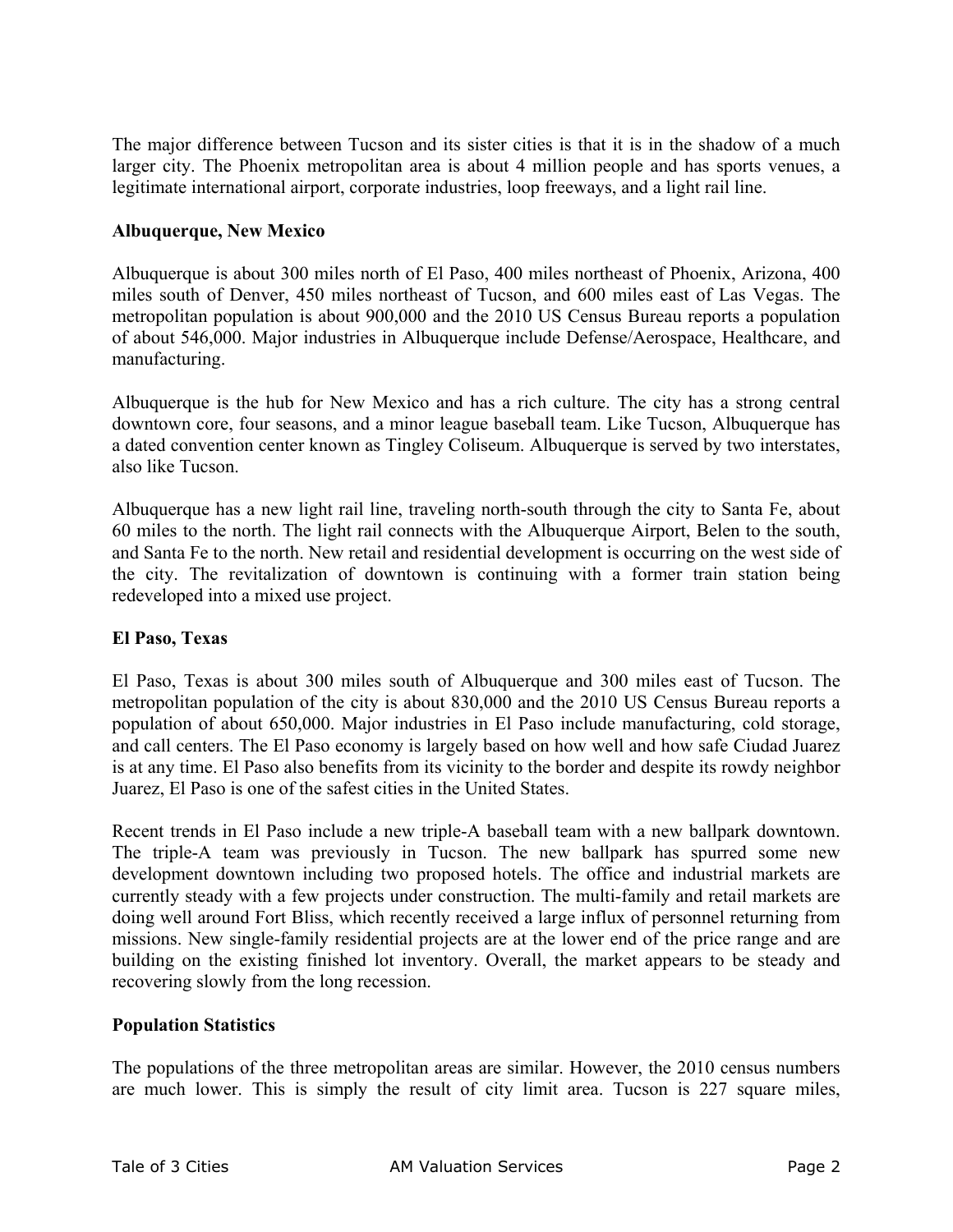Albuquerque is 190 square miles, and El Paso is 256 square miles. All three cities are spread out, accounting for the large difference in metropolitan population versus census figures. The population of each city is shown in the following table.

| <b>Population</b> | Tucson    | Albquerque   El Paso |         |
|-------------------|-----------|----------------------|---------|
| Metro Area        | 1,000,000 | 900,000              | 830.000 |
| 2010 Census       | 520,000   | 546,000              | 650,000 |

#### **Population Growth**

The populations of all three cities have grown by a sizable amount from 2000 to 2010. Albuquerque and El Paso have each grown by 22% or 2.2%, annualized while Tucson grew by a slightly less amount of 19% or 1.9% annualized.

| <b>Population</b>        | <b>Tucson</b> | Albque rque | El Paso |
|--------------------------|---------------|-------------|---------|
| 2010 Metro               | 1,000,000     | 900,000     | 830,000 |
| 2000 Metro               | 840,000       | 740,000     | 680,000 |
| Pop. Growth              | 19%           | $22\%$      | 22%     |
| <b>Annualized Growth</b> | $1.9\%$       | $2.2\%$     | 2.2%    |

## **Median Household Income**

The U.S. median household income is \$51,371. All three cities have a lower median household income than the national median. The lower wages are attributed to the vicinity to the border and inexpensive living costs.

|                                    | Tucson   Albquerque   El Paso   U.S. |                               |
|------------------------------------|--------------------------------------|-------------------------------|
| Median Household Income \ \$44,950 |                                      | $$46,241$ $$39,900$ $$51,371$ |

#### **Top 10 Employers**

The top 10 employers in Tucson account for over 77,000 jobs, this also goes for El Paso. In Albuquerque the top 10 employers account for almost 87,000 jobs. A military base is one of the top 3 employers in each of the sister cities, and a State University is one of the top 10 employers in each of the cities. Government entities account for the majority of the jobs.

| <b>Top 10 Employers in Tucson</b> |                  | Top 10 Employers in Albuquerque          |                  | Top 10 Employers in El Paso                  |                  |
|-----------------------------------|------------------|------------------------------------------|------------------|----------------------------------------------|------------------|
|                                   |                  |                                          |                  |                                              |                  |
| Employer                          | <b>Employees</b> | Employer                                 | <b>Employees</b> | <b>Employer</b>                              | <b>Employees</b> |
| University of Arizona             | 10.846           | Kirtland Airforce Base (Civilian)        | 16.728           | Fort Bliss (Military & Civilian)             | 37,833           |
| Raytheon Missile Systems          | 10,300           | University of New Mexico                 | 15,360           | El Paso Independent School District          | 9,000            |
| Davis-Monthan Airforce Base       | 9,100            | Albuquerque Public Schools               | 14,810           | Ysleta Independent School District           | 8,000            |
| State of Arizona                  | 8,807            | Sandia National Laboratories             | 8.856            | City of El Paso                              | 6,390            |
| Wal-Mart Stores, Inc.             | 7.450            | Presbyterian Hospital                    |                  | 7.310 T&T Staff Management LP                | 5,020            |
| Tucson Unified School District    | 6.790            | <b>UNM</b> Hospital                      | 5.960            | University of Texas at El Paso               | 3,700            |
| Pima County                       | 6,500            | City of Albuquerque                      | 5,500            | University Medical Center                    | 2,455            |
| <b>UA</b> Healthcare              | 6.099            | State of New Mexico                      | 4.950            | Dish Network                                 | 1,800            |
| U.S. Customs & Border Patrol      | 6,076            | Lovelace Health System                   | 4.000            | Alorica                                      | 1,755            |
| Freeport-McMoRan Copper & Gold    | 5,463            | Intel Corp.                              | 3,500            | Texas Tech University Health Sciences Center | 1,546            |
| Source: Arizona Daily Star, 2013  |                  | Source: Albuquerque Economic Development |                  | Source: City of El Paso                      |                  |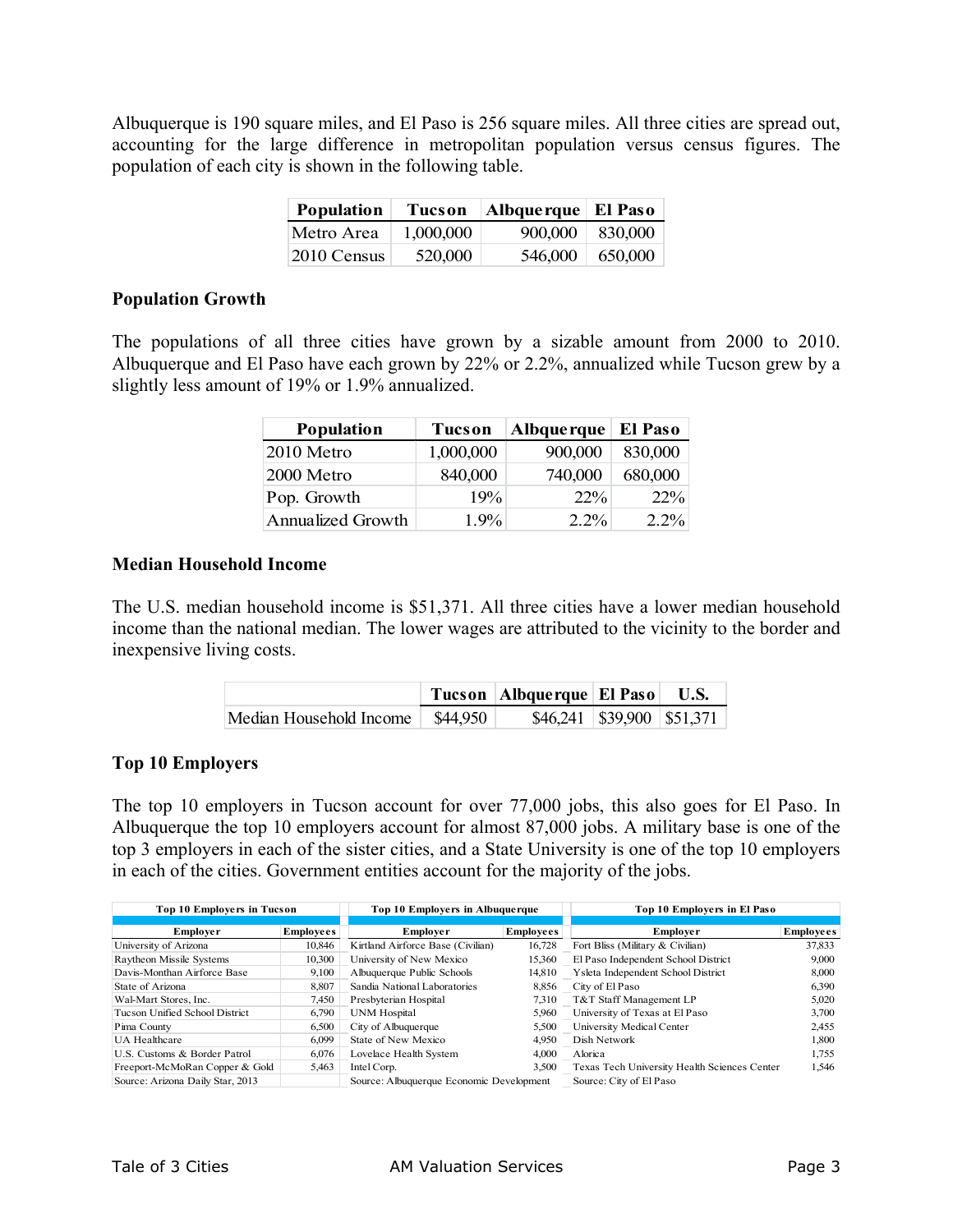The top 10 employers account for 18% of the total workforce in Tucson and 26% of El Paso's. Tucson has the largest number of employees, followed by Albuquerque and then El Paso. The number of employees correlates with the cities populations. The Tucson labor force is considered less risky than their counterparts since the top 10 employers account for the fewest number of total jobs.

| <b>Employment Figures</b>                                        |         |         |         |  |  |  |
|------------------------------------------------------------------|---------|---------|---------|--|--|--|
| El Paso<br><b>Labor Factors</b><br><b>Albuque rque</b><br>Tucson |         |         |         |  |  |  |
| Apr 2014 Employees                                               | 427,400 | 364,500 | 301,700 |  |  |  |
| Top 10 Employers                                                 | 77,431  | 86,974  | 77,499  |  |  |  |
| 18%<br>$%$ Top 10<br>$24\%$<br>26%                               |         |         |         |  |  |  |
| Source: Bureau of Labor Statistics, June 2014                    |         |         |         |  |  |  |

#### **Student Population**

All three cities have a State University with a significant impact on the local economy. The University of Arizona is the largest and has an impact on the local economy and politics. The University of New Mexico and Texas at El Paso also have a significant positive impact on their respective communities. The table below shows the population of the three universities.

| <b>Student Population</b>       |  |  |  |
|---------------------------------|--|--|--|
| University<br><b>Population</b> |  |  |  |
| Arizona<br>39,236               |  |  |  |
| 28,977<br>New Mexico            |  |  |  |
| Texas at El Paso<br>22,640      |  |  |  |
| Source: 2013 Forbes             |  |  |  |

## **Airport Statistics**

The three airports vary greatly in arrival/departure statistics. The main reason Albuquerque's traffic volume is much higher is that the city is distant from surrounding metropolitan areas. Albuquerque also receives a greater amount of volume from tourists traveling to nearby cities in the northern part of state, including Santa Fe and Taos. Tucson posts smaller figures since it is close to Phoenix's airport, which has more travel options and offers lower prices. The airport traffic statistics are shown in the following table.

| <b>Airport Passenger Arrivals/Departures</b> |             |  |  |
|----------------------------------------------|-------------|--|--|
| Airport                                      | 2013 Volume |  |  |
| Tucson                                       | 3,605,682   |  |  |
| Albuquerque                                  | 5,065,179   |  |  |
| El Paso                                      | 2,714,384   |  |  |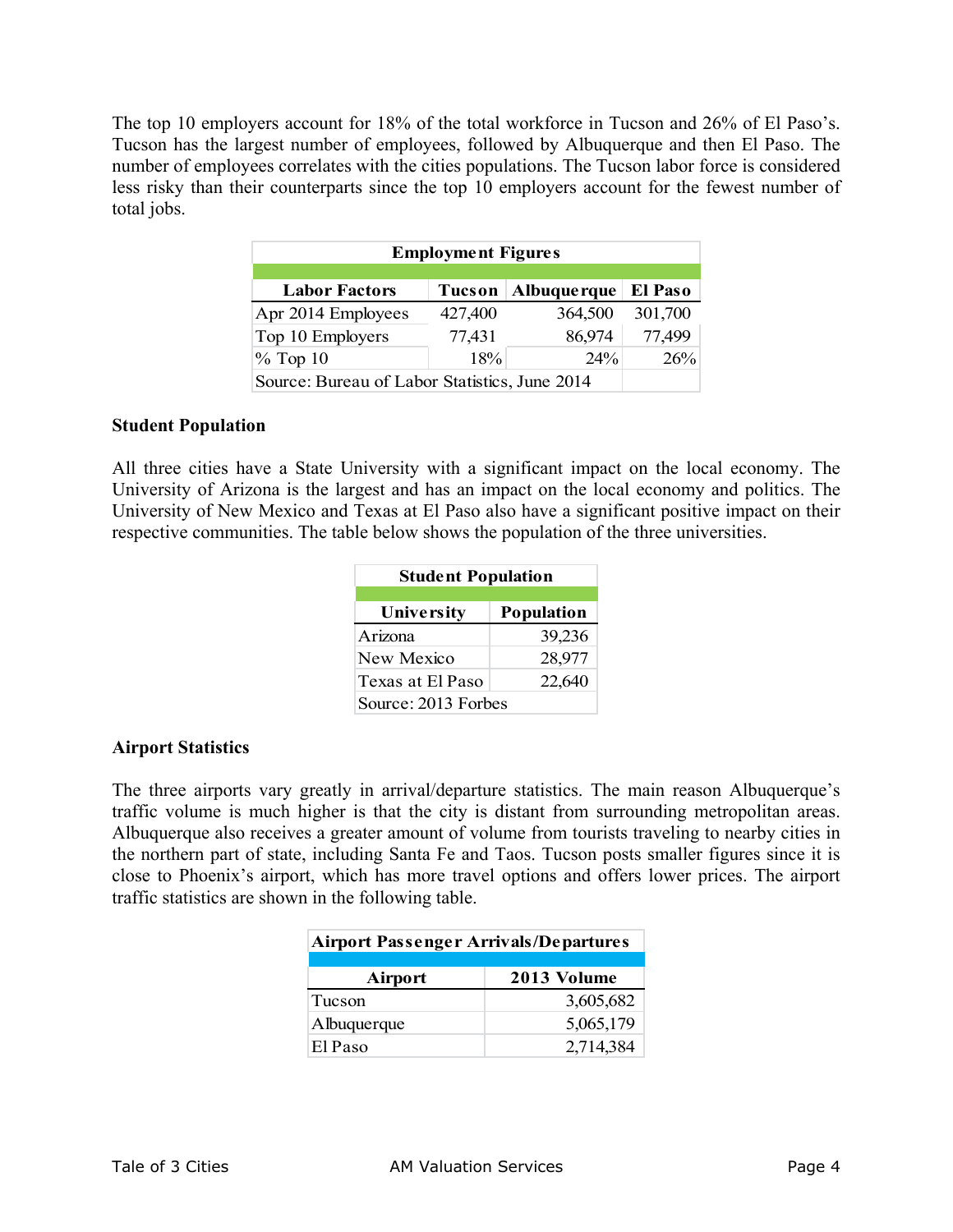# **Building Type Breakout**

Next, I will discuss the industrial, office, and retail markets for each city. This is important in illustrating each community's strengths and where they can improve.

# **Industrial**

The industrial market is a good indication of manufacturing, production, distribution, and supply of a particular market. As shown in the table and graph below, El Paso has the largest industrial market. This is primarily due to the city's location along the US-Mexico border. Albuquerque has the second largest industrial market. The reason for this is that the Albuquerque is distant from surrounding cities. Therefore, it is more desirable geographic location for the distribution hubs and supply centers in between larger cities in the western United States, such as Los Angeles, Denver, Phoenix, and Oklahoma City. Tucson has the smallest industrial market which is primarily due to Phoenix being 100 miles to the north with a larger population, airport, and vicinity to surrounding cities.

| <b>Industrial</b>                                                                                       |            |        |        |  |  |
|---------------------------------------------------------------------------------------------------------|------------|--------|--------|--|--|
| <b>Vacancy</b><br><b>Under Constr.</b><br>Existing<br><b>Square Feet Q1 2014</b><br><b>City</b><br>(SF) |            |        |        |  |  |
| Tucson                                                                                                  | 39,922,687 | 11.30% |        |  |  |
| Albuquerque                                                                                             | 50,597,595 | 7.80%  | 15,000 |  |  |
| El Paso                                                                                                 | 61,880,361 | 12.10% | 20,000 |  |  |
| Source: CoStar Group, Inc.                                                                              |            |        |        |  |  |

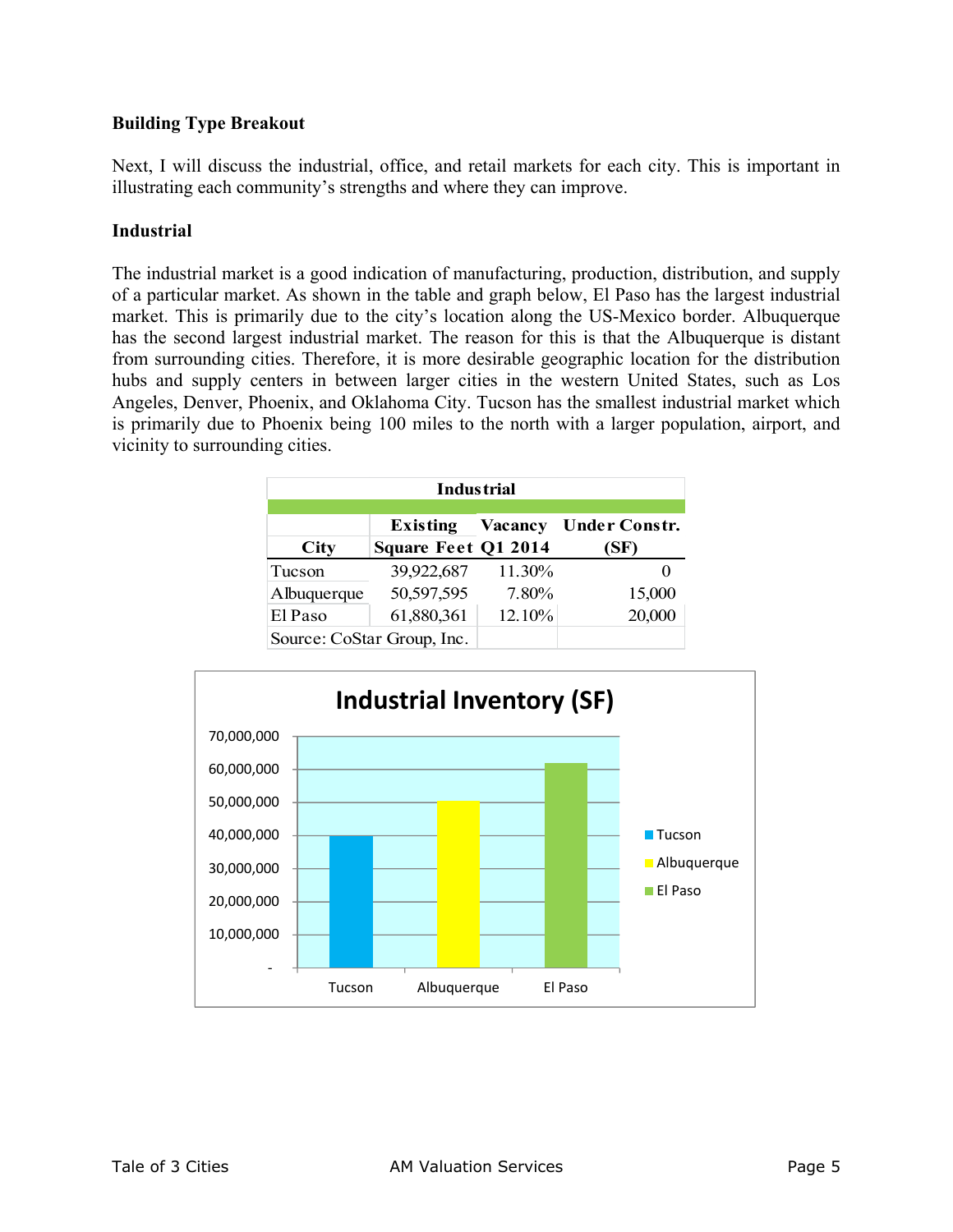# **Office**

The office market represents the corporate and small business market, financial strength, and production of a city. Albuquerque has the largest office market of the three cities. Once again, this is due to Albuquerque serving as a hub for New Mexico. Tucson has a smaller office market and this is due to Phoenix serving the large corporations in the region. El Paso has the smallest office market with most jobs in the area going to the industrial markets.

| Office                     |                                        |         |                              |  |
|----------------------------|----------------------------------------|---------|------------------------------|--|
| <b>City</b>                | <b>Existing</b><br>Square Feet Q1 2014 | Vacancy | <b>Under Constr.</b><br>(SF) |  |
| Tucson                     | 24,325,895                             | 12.80%  | 48,351                       |  |
| Albuquerque                | 37,145,511                             | 11.30%  | 28,600                       |  |
| El Paso                    | 21,334,839                             | 7.50%   | 75,984                       |  |
| Source: CoStar Group, Inc. |                                        |         |                              |  |



## **Retail**

The retail market represents expenditure income, tourism, and also the contributions related to the retirement and student populations. It is noted that there is a large influx of shoppers from Mexico seeking higher end products and a 'shopping experience' in all three cities but primarily El Paso and Tucson. Albuquerque has the largest retail market of the three cities. Once again, this is due to Albuquerque serving as a hub for New Mexico. Tucson has a similar sized retail market and this is due to Tucson's vicinity to the US-Mexico border, and large retirement and student populations. El Paso has a smaller but similar sized retail market, this is due to El Paso's vicinity to the US-Mexico border.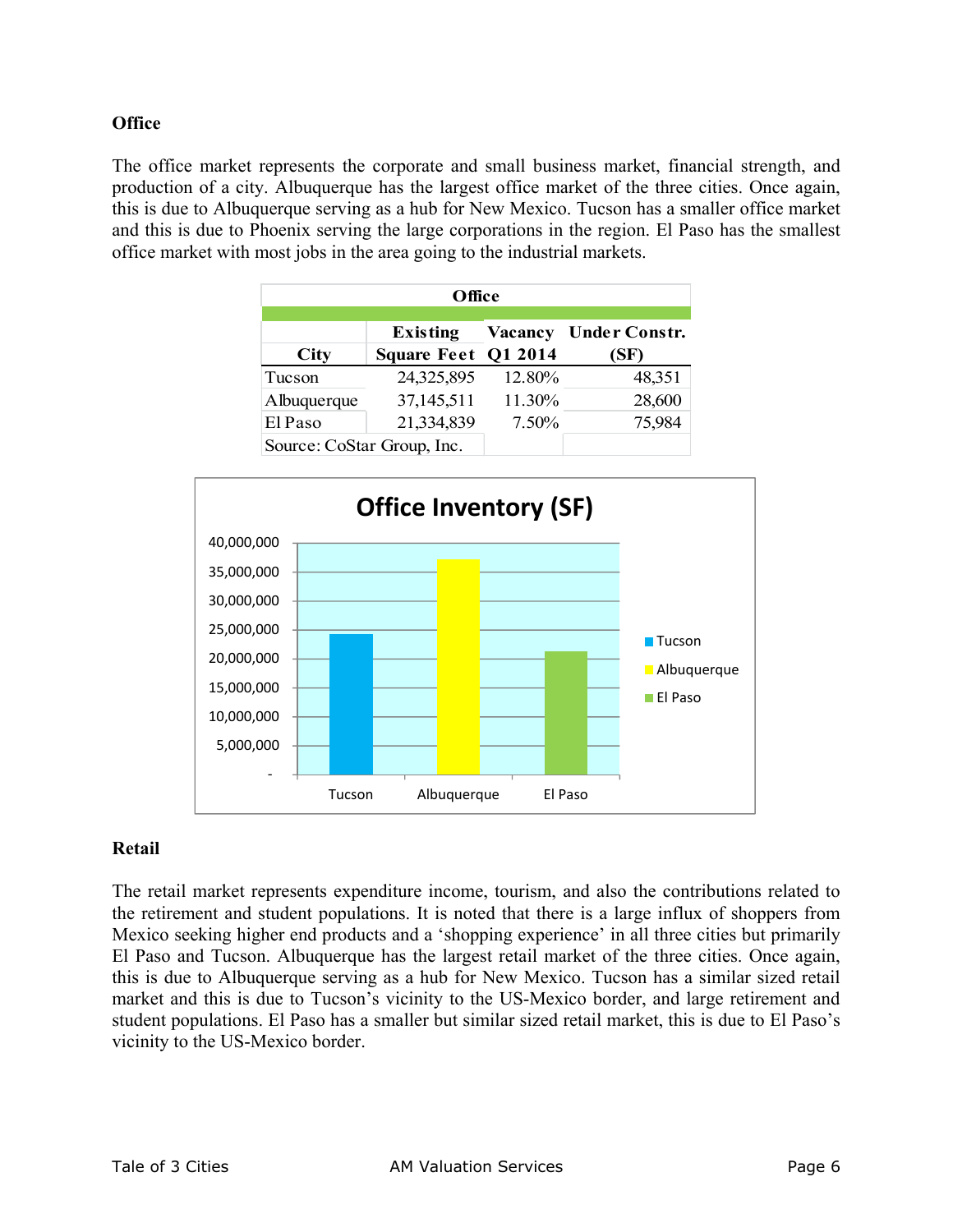| <b>Retail</b>              |                                               |                |                              |  |
|----------------------------|-----------------------------------------------|----------------|------------------------------|--|
| <b>City</b>                | <b>Existing</b><br><b>Square Feet Q1 2014</b> | <b>Vacancy</b> | <b>Under Constr.</b><br>(SF) |  |
| Tucson                     | 49,803,090                                    | $6.60\%$       | 225,392                      |  |
| Albuquerque                | 53,631,415                                    | 6.50%          | 33,900                       |  |
| El Paso                    | 45,630,287                                    | 5.10%          | $\Omega$                     |  |
| Source: CoStar Group, Inc. |                                               |                |                              |  |



# **Conclusions**

The three cities serve a similar demographic population, with military personnel, students, and retirees. The communities are similar in size and unsurprisingly have a similar sized industrial, office, and retail markets. The markets are considered to be in a period of slow but steady growth. By statistic figures, Albuquerque appears to be in the best position and has capitalized on its strengths. El Paso has capitalized upon its location along the US-Mexico border and is well positioned in the market. Tucson has the most potential for growth with a large population base and student population but suffers from being in the shadow of a larger city.

Tucson has done a good job of catering to the university market. Because Tucson is the largest of the three cities and has the largest university of the three cities, it has the potential for a more educated community. Tucson benefits from its vicinity to the border, and could benefit from its vicinity to Phoenix. Tucson could serve as a warehousing market for Phoenix companies or offer minor league sports and training programs to support the professional teams in Phoenix. Tucson could do a better job of catering to industry and collaborating with Phoenix. Tucson could offer tax incentives, political cooperation, and improved infrastructure to cater to existing and potential employers.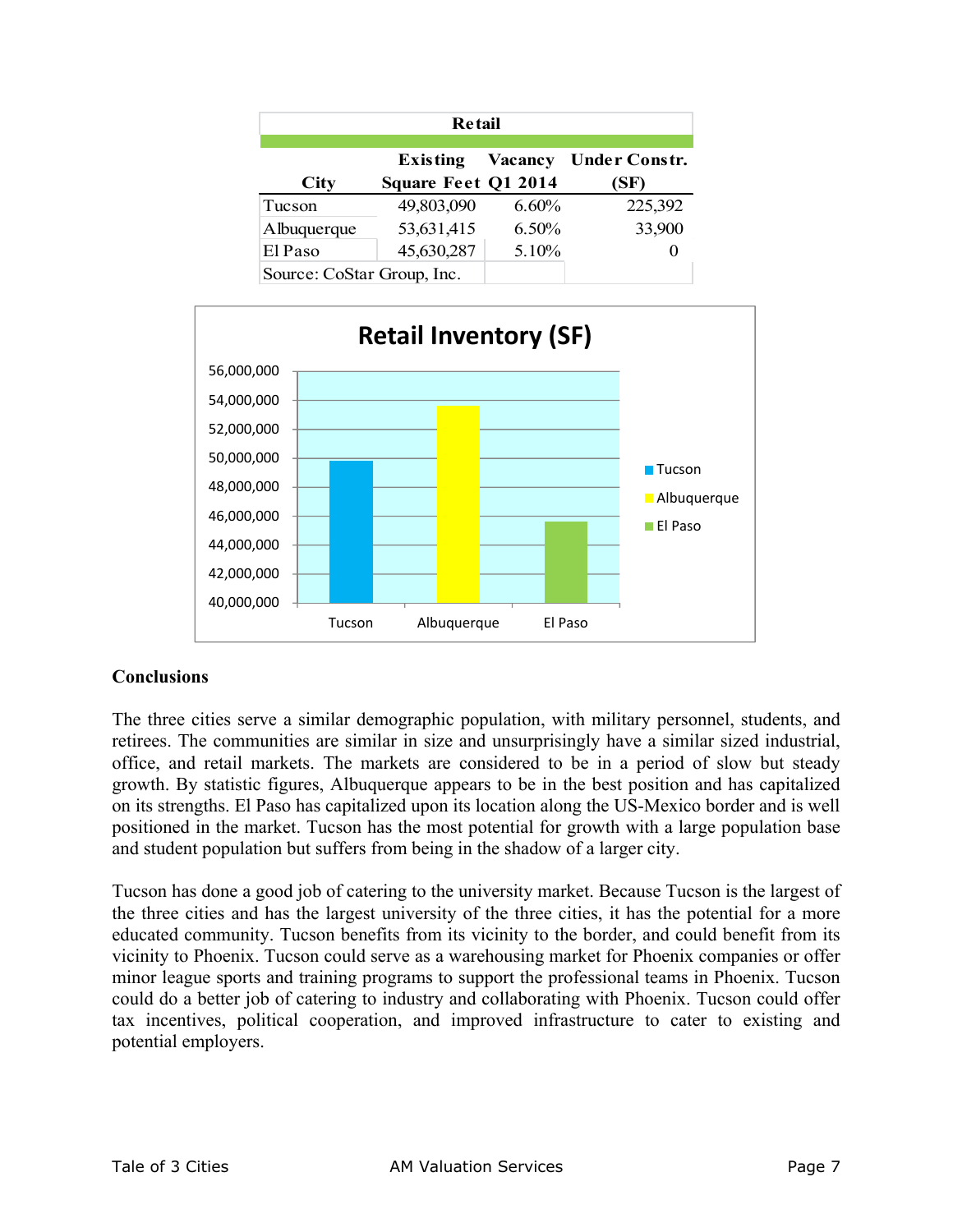El Paso appears to have captured the US-Mexico border business such as cold storage and retail, while catering to large manufacturers and call centers to grow local jobs. The city's safety is also appealing for growth and existing citizens.

Albuquerque has exploited their strengths by supporting employers. This has resulted in the creation of science and technology jobs, and building a stronger downtown core.

## **Recommendations**

The three sister cities may already be in the process of following these recommendations but there is no harm in repeating them. The cities could coordinate with one another and build alliances to serve a network for manufacturing and distribution. In order for a city to be appealing, the fundamentals come into play. This includes having a safe and clean place to live, good education, and strong youth programs. A legislation and political system that is cooperative with the community and surrounding communities is also key for all three cities.

The cities could also have major water issues going into the future so this could be an opportunity for the cities to team up. The cities will likely be reusing (not recharging) their water in the near future so the sooner the infrastructure is in place, the better. Another option would be to pipe in water from an area with a surplus of water. The cities could invest on a pipeline structure together.

Lastly, these sister cities could offer better infrastructure. The core in each city would benefit from underground electricity lines, public transit systems and nicer roads. By building and expanding their fiber optic and wi-fi networks, the overall value of the city would increase. Most cities typically have an area where government offices are centrally located and another area where corporate employers are located. As such, both areas would benefit from such services. This type of infrastructure is required by most corporate employers before locating to a city. Therefore, these cities would be more appealing to employers to relocate.

The purpose of this analysis is to show the strengths and weaknesses of the three cities. The primary goal is to help achieve an improved quality of life for each. The secondary goal is to have a long-term sustainable future and to grow demand in the region. Growth is typically perceived as a positive thing. However, growing smart with a long-term plan serves a greater purpose and provides even greater benefits to a region.